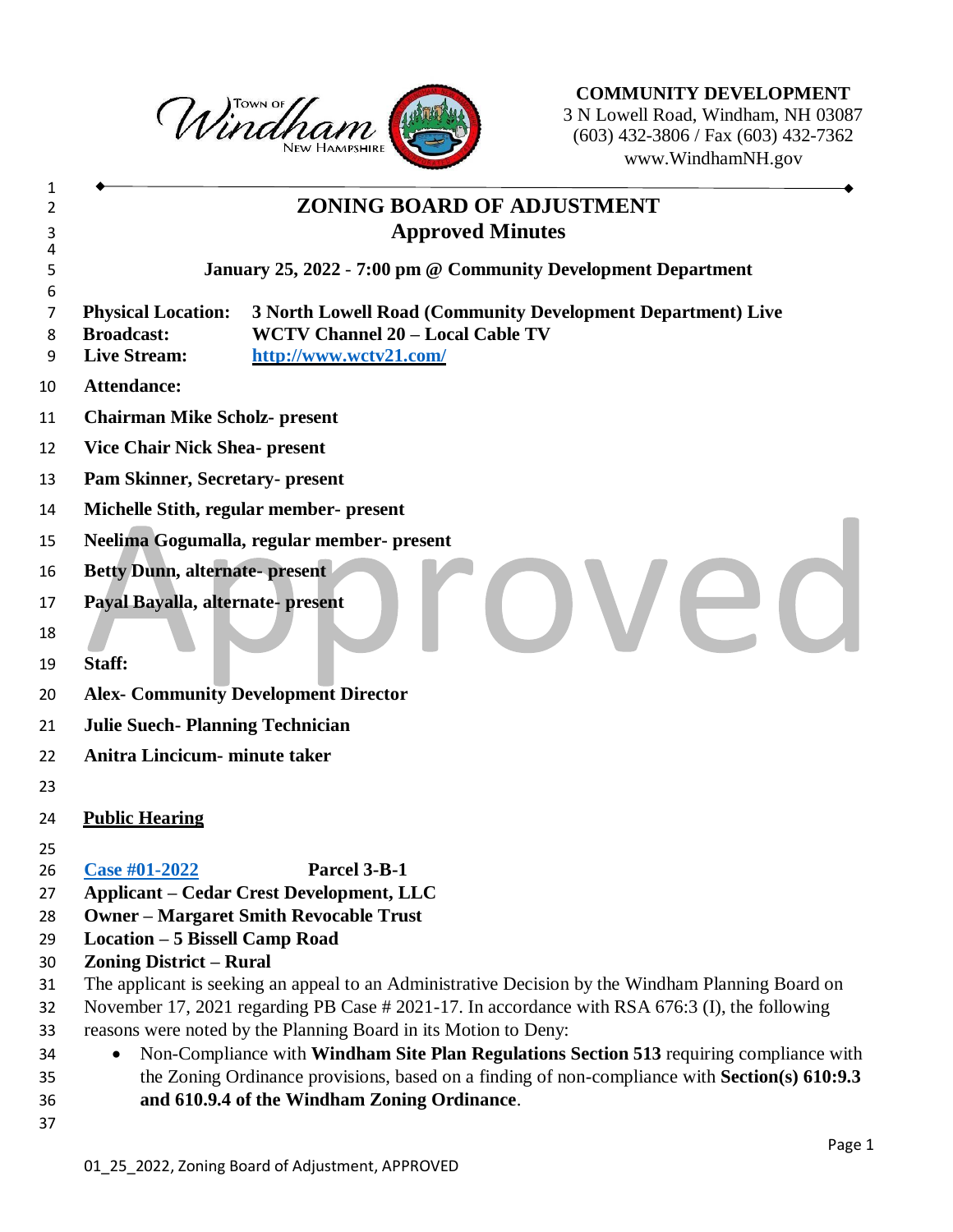Ms. Skinner read the case into the record. The attorney for the applicant was present; Attorney John Levenstein addressed the Board. Attorney Levenstein is representing the applicant who is now the owner of the property. Chairman Scholz read from sections 677.15, 674:15, 617:21 of the Windham Zoning Ordinance. Chairman Scholz stated that he understood that the applicant was trying to preserve the appeals process. Chairman Scholz stated that housing for older people is listed as an innovative land use. After discussion, Attorney Levenstein stated that he prefers they do not withdraw it and prefers the Board find that they do not have jurisdiction. Ms. Dunn suggested that they get individual counsel if needed. Chairman Scholz believes the Board can rule if they have jurisdiction to hear this case. **A motion was made by Vice Chair Shea for Case #01-2022 that the Zoning Board of Adjustment does not have jurisdiction in this case, Seconded by Ms. Skinner. Vote 5-0. Motion passes. The Chair advised of the 30-day appeal period. Case #03-2022 Parcel 21-K-47A Applicant – Susan White Owner – Susan White Location – 28 Turtle Rock Road Zoning District – Residence A & WPOD** Variance Relief is requested from **Section(s) 703.1** to permit placement of an 8' by 10' (80 sq. ft.) shed in

the front yard where no accessory buildings may be placed in the front yard and may not be placed closer than 10ft from the lot line in the side and/or rear yard.

 Ms. Skinner read the case into the record. The abutters list is in the public packet. Ms. Susan White addressed the Board. Ms. White stated that she would like to put her shed in the front yard of her property. Were she to put it in the back yard, it would be too close to the lake. She would like to use the shed to store bicycles and lawn equipment. Ms. White stated that she does have a partial basement that does flood in the spring. Ms. White submitted a plot plan Chairman Scholz labelled it as Exhibit A. Ms. White stated that her neighbors do have similar sheds and she would be in line with all of those. The Board discussed that the shed would be a little more than 150 feet from the water. Ms. Dunn asked what percent of the lot is paved. Mr. Mello stated that the plan would need a minor watershed permit. The applicant is not asking for relief from the 30% impervious coverage. Ms. Dunn stated that she saw many sheds in the category in the same area. The Conservation Commission had no issue with the plan as presented. Vice Chair Shea asked if the bikes and lawn equipment were currently on site. Ms. White stated that she does not yet have a lawn mower and the bikes are stored in a bedroom because the basement flooded.

## **A motion was made by Ms. Gogumalla to enter deliberative session. Seconded by Vice Chair Shea. Vote 5-0. Motion passes.**

 Vice Chair Shea stated that he believes this does meet the 5 criteria as presented and there is a unique hardship in terms of the storage in the basement. Chairman Scholz state that the house is in close proximity to the lake.